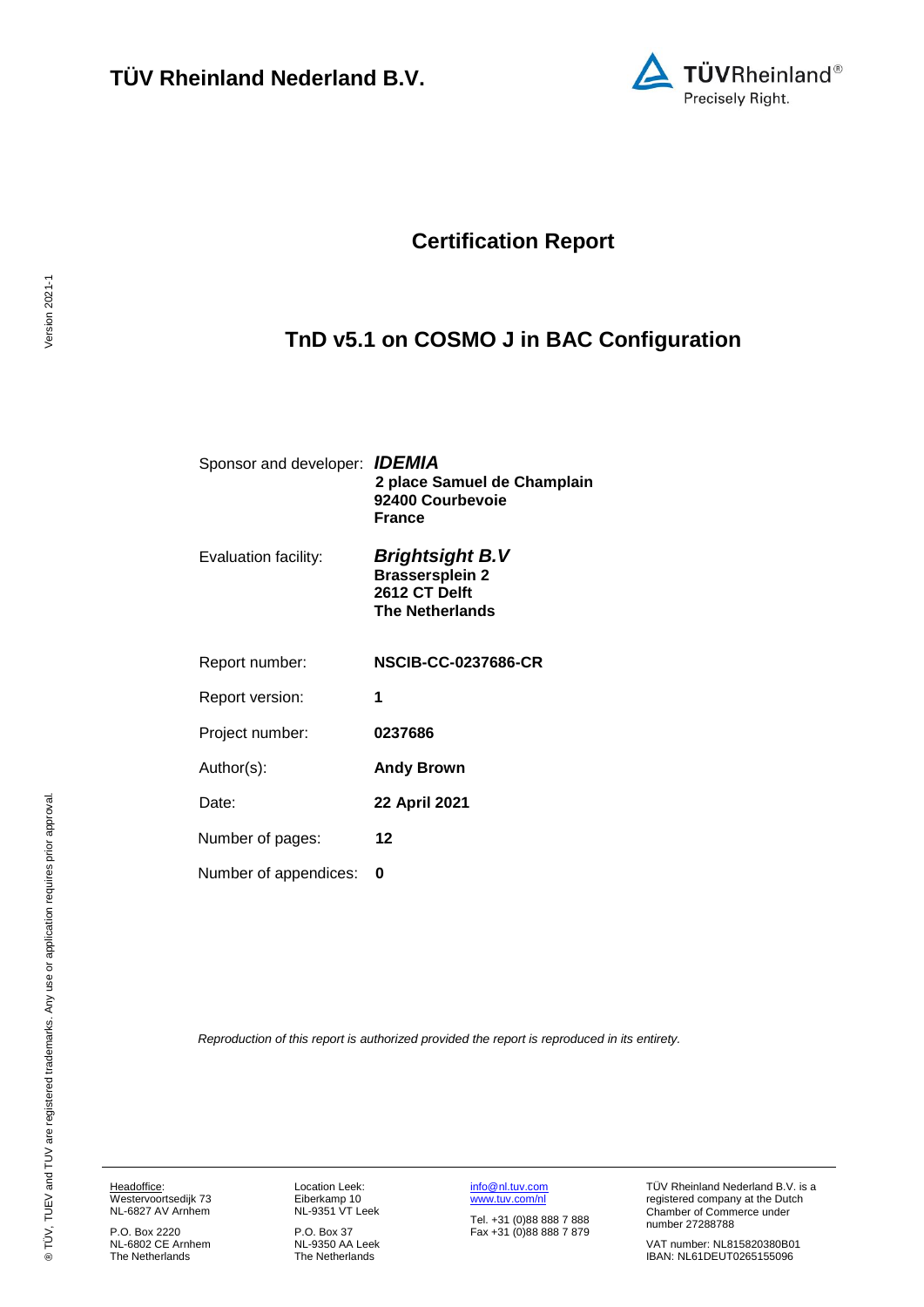

# **CONTENTS:**

| <b>Foreword</b>                                   |                                  |
|---------------------------------------------------|----------------------------------|
| <b>Recognition of the certificate</b>             | 4                                |
| International recognition<br>European recognition | $\overline{4}$<br>$\overline{4}$ |
| <b>1 Executive Summary</b>                        | 5                                |
| 2 Certification Results                           | 7                                |
| 2.1<br>Identification of Target of Evaluation     | 7                                |
| 2.2<br><b>Security Policy</b>                     | $\overline{7}$                   |
| 2.3<br>Assumptions and Clarification of Scope     | $\overline{7}$                   |
| 2.4<br>Architectural Information                  | 8                                |
| 2.5<br>Documentation                              | 8                                |
| 2.6<br><b>IT Product Testing</b>                  | 9                                |
| Re-used evaluation results<br>2.7                 | 10                               |
| 2.8<br><b>Evaluated Configuration</b>             | 10                               |
| Results of the Evaluation<br>2.9                  | 10                               |
| Comments/Recommendations<br>2.10                  | 10                               |
| <b>Security Target</b><br>3                       | 11                               |
| <b>Definitions</b><br>4                           | 11                               |
| 5<br><b>Bibliography</b>                          | 12                               |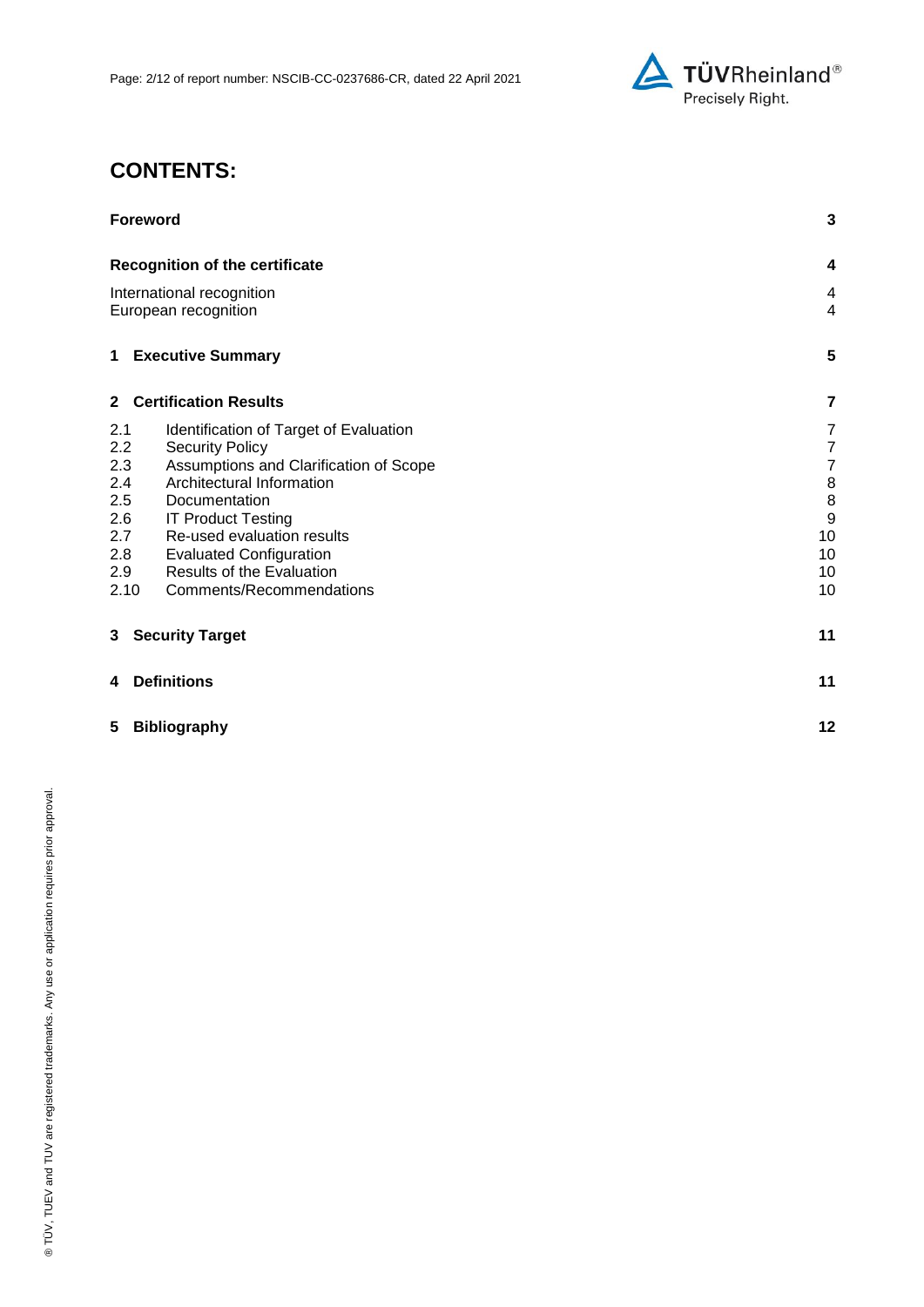

## **Foreword**

The Netherlands Scheme for Certification in the Area of IT Security (NSCIB) provides a third-party evaluation and certification service for determining the trustworthiness of Information Technology (IT) security products. Under this NSCIB, TUV Rheinland Nederland B.V. has the task of issuing certificates for IT security products, as well as for protection profiles and sites.

Part of the procedure is the technical examination (evaluation) of the product, protection profile or site according to the Common Criteria assessment guidelines published by the NSCIB. Evaluations are performed by an IT Security Evaluation Facility (ITSEF) under the oversight of the NSCIB Certification Body, which is operated by TÜV Rheinland Nederland B.V. in cooperation with the Ministry of the Interior and Kingdom Relations.

An ITSEF in the Netherlands is a commercial facility that has been licensed by TÜV Rheinland Nederland B.V. to perform Common Criteria evaluations; a significant requirement for such a license is accreditation to the requirements of ISO Standard 17025 "General requirements for the accreditation of calibration and testing laboratories".

By awarding a Common Criteria certificate, TÜV Rheinland Nederland B.V. asserts that the product or site complies with the security requirements specified in the associated (site) security target, or that the protection profile (PP) complies with the requirements for PP evaluation specified in the Common Criteria for Information Security Evaluation. A (site) security target is a requirements specification document that defines the scope of the evaluation activities.

The consumer should review the (site) security target or protection profile, in addition to this certification report, in order to gain an understanding of any assumptions made during the evaluation, the IT product's intended environment, its security requirements, and the level of confidence (i.e., the evaluation assurance level) that the product or site satisfies the security requirements stated in the (site) security target.

Reproduction of this report is authorized provided the report is reproduced in its entirety.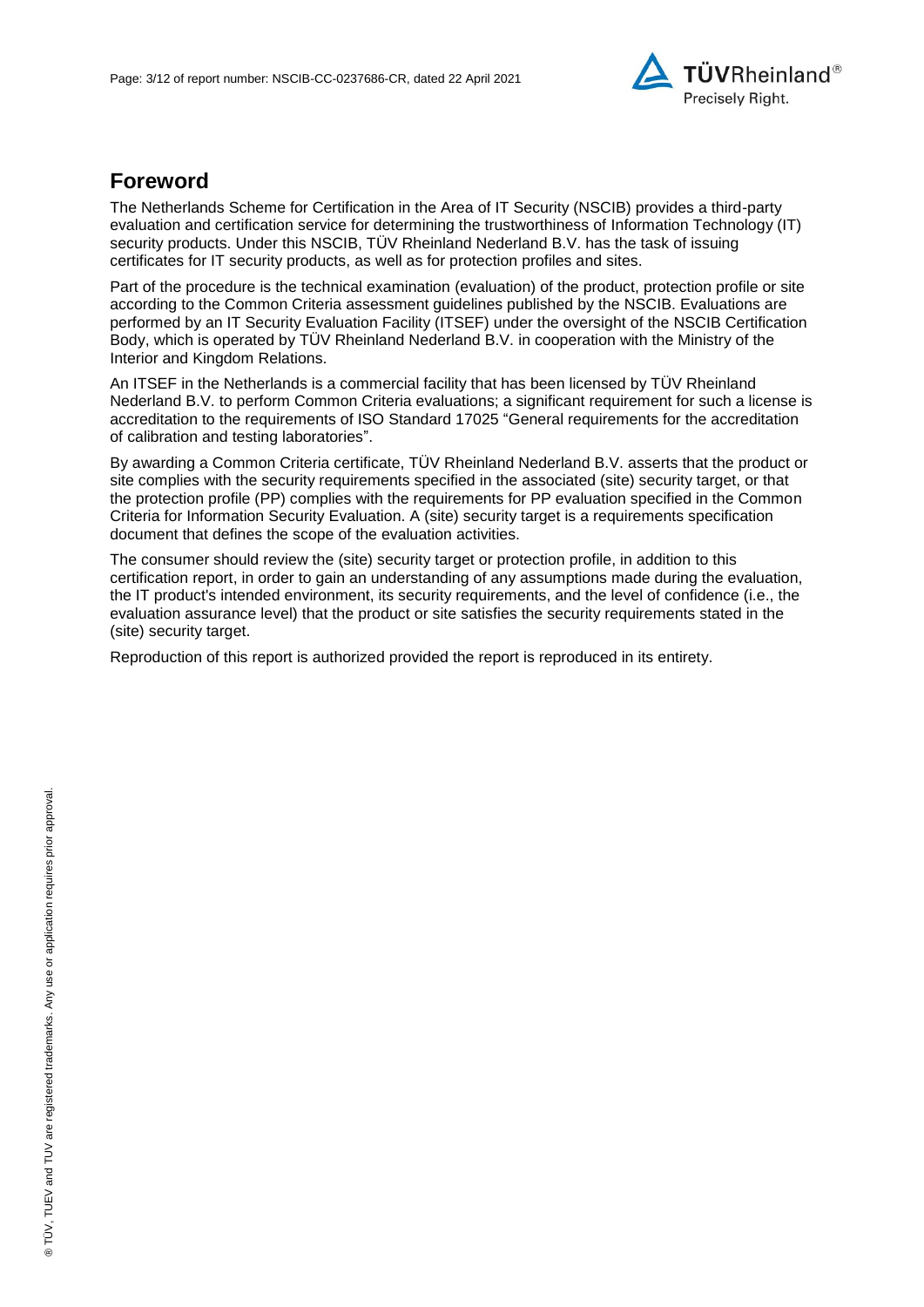

## **Recognition of the certificate**

Presence of the Common Criteria Recognition Arrangement and SOG-IS logos on the certificate indicates that this certificate is issued in accordance with the provisions of the CCRA and the SOG-IS agreement and will be recognised by the participating nations.

### **International recognition**

The CCRA has been signed by the Netherlands in May 2000 and provides mutual recognition of certificates based on the CC. Starting September 2014 the CCRA has been updated to provide mutual recognition of certificates based on cPPs (exact use) or STs with evaluation assurance components up to and including EAL2+ALC\_FLR. The current list of signatory nations and approved certification schemes can be found on: [http://www.commoncriteriaportal.org.](http://www.commoncriteriaportal.org/)

## **European recognition**

The European SOGIS-Mutual Recognition Agreement (SOGIS-MRA) version 3 effective from April 2010 provides mutual recognition of Common Criteria and ITSEC certificates at a basic evaluation level for all products. A higher recognition level for evaluation levels beyond EAL4 (resp. E3-basic) is provided for products related to specific technical domains. This agreement was initially signed by Finland, France, Germany, The Netherlands, Norway, Spain, Sweden and the United Kingdom. Italy joined the SOGIS-MRA in December 2010. The current list of signatory nations, approved certification schemes and the list of technical domains for which the higher recognition applies can be found on: [http://www.sogisportal.eu.](http://www.sogisportal.eu/)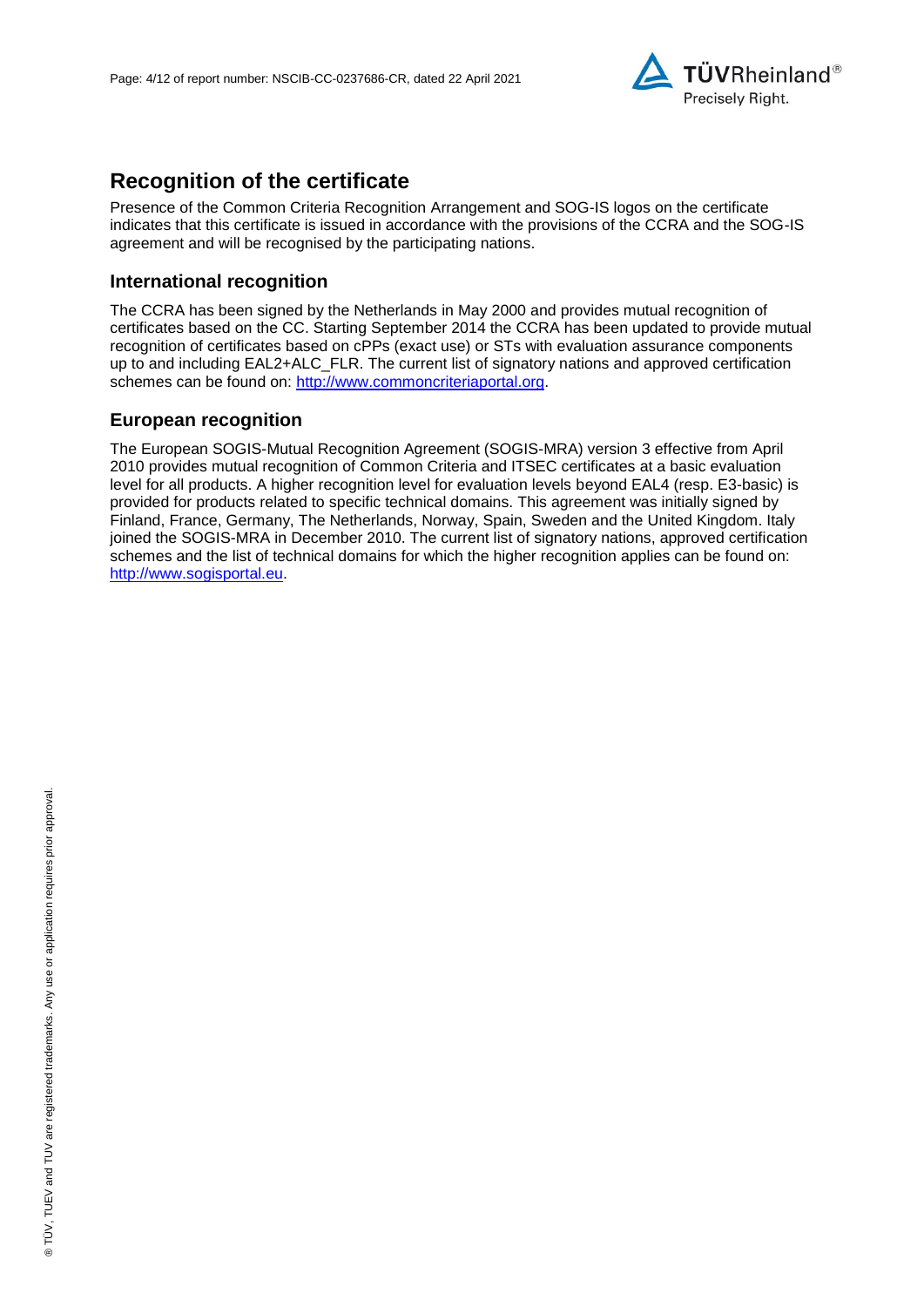

## **1 Executive Summary**

<span id="page-4-2"></span>This Certification Report states the outcome of the Common Criteria security evaluation of the [TnD](#page-0-2)  [v5.1 on COSMO J in BAC Configuration.](#page-0-2) The developer of the [TnD v5.1 on COSMO J in BAC](#page-0-2)  [Configuration](#page-0-2) is [IDEMIA](#page-0-3) located in Courbevoie, France and they also act as the sponsor of the evaluation and certification. A Certification Report is intended to assist prospective consumers when judging the suitability of the IT security properties of the product for their particular requirements.

The TnD v5.1 on COSMO J is a composite product that consist of an IDEMIA applet named TnD v5.1 and its supporting library packages on top of the NXP JCOP 4 P71 contact/contactless chip platform.

The TnD v5.1 on COSMO J product supports the ICAO and TR-3110-1 and -3 defined protocols for EAC1 (Chip Authentication v1 and Terminal Authentication v1), PACE (Generic Mapping, Integrated Mapping and Chip Authentication Mapping), Active Authentication (AA) and LDS2 protocol extensions for EAC1 and PACE. In addition, the TOE TnD v5.1 on COSMO J product supports Polymorphic Authentication protocol (PMA) for privacy-protected authentication with polymorphic ID attributes.

The TnD v5.1 on COSMO J product can be configured as a stand-alone application or as a combination of the following official ID document applications:

- ICAO/EAC eMRTD, including LDS2 Travel records (stamps), Visa records and Additional biometrics in accordance with ICAO [ICAO-9303] and [LDS2\_TR] specifications,
- Polymorphic eMRTD according to Dutch national specification and
- EU/ISO Driving Licence compliant to ISO/IEC 18013 or ISO/IEC TR 19446.

The Polymorphic eMRTD application is in compliance with the Polymorphic eMRTD Specification of the Dutch National Office of Identity Data (written by IDEMIA). This ensures authentication to an authentication service at eIDAS High assurance level, without revealing privacy sensitive ID attributes the authentication service provider. This is accomplished by the TnD v5.1 on COSMO J's Polymorphic Authentication (PMA) protocol, which randomizes Polymorphic Pseudonym, Identity and Complementary ID attributes.

Different configurations of the TnD v5.1 on COSMO J product have been subject to separate evaluations. Only some of the functions mentioned above are in the scope of the certification of the TOE **TnD v5.1 on COSMO J in BAC configuration** considered in this Certification Report.

The TOE has been evaluated by Brightsight B.V. located in Delft, The Netherlands. The evaluation was completed on 22 April 2021 with the approval of the ETR. The certification procedure has been conducted in accordance with the provisions of the Netherlands Scheme for Certification in the Area of IT Security *[NSCIB]*.

The scope of the evaluation is defined by the security target *[ST]*, which identifies assumptions made during the evaluation, the intended environment for the [TnD v5.1 on COSMO J in BAC Configuration,](#page-0-2) the security requirements, and the level of confidence (evaluation assurance level) at which the product is intended to satisfy the security requirements. Consumers of the [TnD v5.1 on COSMO J in](#page-0-2)  [BAC Configuration](#page-0-2) are advised to verify that their own environment is consistent with the security target, and to give due consideration to the comments, observations and recommendations in this certification report.

<span id="page-4-0"></span>The results documented in the evaluation technical report *[ETR]<sup>1</sup>* for this product provides sufficient evidence that the TOE meets the EAL4: augmented (EA[L4+](#page-4-0)) assurance requirements for the evaluated security functionality. This assurance level is augmented with ALC\_DVS.2 (Sufficiency of security measures), ADV\_FSP.5 (Complete semi-formal functional specification with additional error information), ADV\_INT.2 (Well-structured internals), ADV\_TDS.4 (Semiformal modular design), ALC\_CMS.5 (Development tools CM coverage), ALC\_TAT.2 (Compliance with implementation standards) and ATE\_DPT.3 (Testing: modular design).

<span id="page-4-1"></span>The evaluation was conducted using the Common Methodology for Information Technology Security Evaluation, Version 3.1 Revision 5 and *[CEM]* for conformance to the Common Criteria for Information Technology Security Evaluation, version 3.1 Revision [5](#page-4-1) *[CC]* (Parts I, II and III).

l

<sup>&</sup>lt;sup>1</sup> The Evaluation Technical Report contains information proprietary to the developer and/or the evaluator, and is not releasable for public review.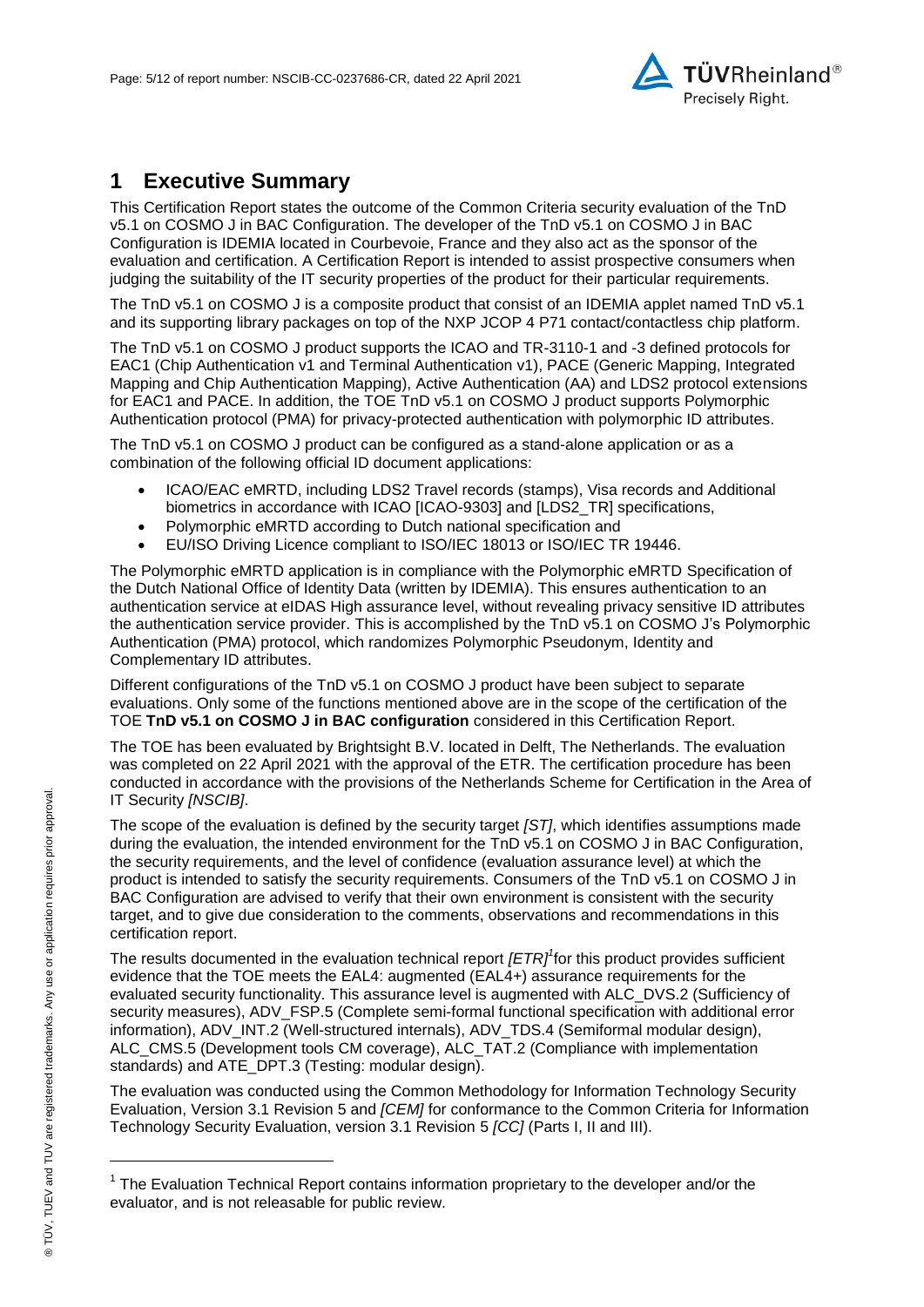

TÜV Rheinland Nederland B.V., as the NSCIB Certification Body, declares that the evaluation meets all the conditions for international recognition of Common Criteria Certificates and that the product will be listed on the NSCIB Certified Products list. It should be noted that the certification results only apply to the specific version of the product as evaluated.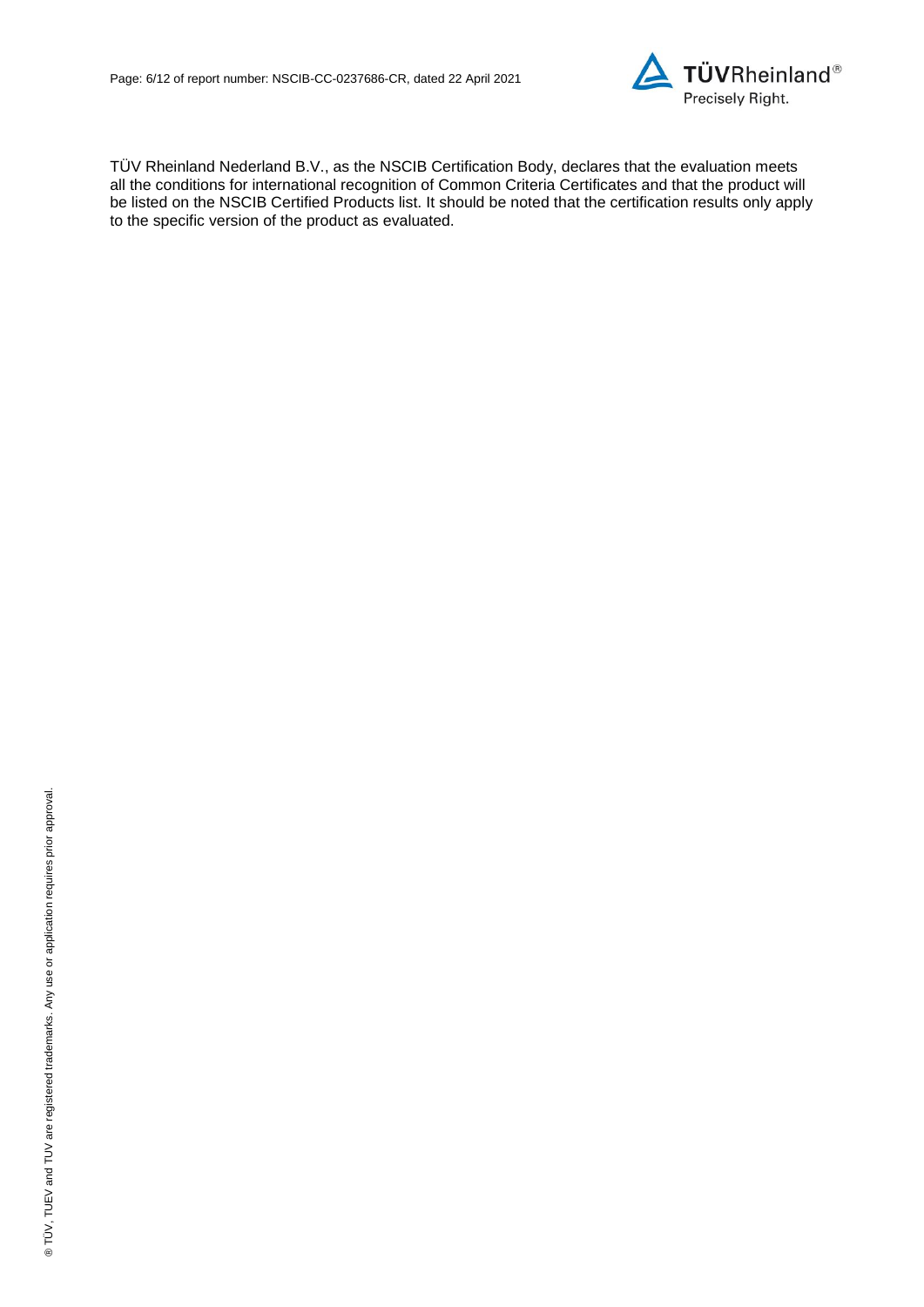

## **2 Certification Results**

## *2.1 Identification of Target of Evaluation*

The Target of Evaluation (TOE) for this evaluation is the [TnD v5.1 on COSMO J in BAC Configuration](#page-0-2) from [IDEMIA](#page-0-3) located in [Courbevoie, France.](#page-4-2)

The TOE is comprised of the following main components:

| <b>Delivery</b><br>item type | <b>Identifier</b>                                                                        | Version         |
|------------------------------|------------------------------------------------------------------------------------------|-----------------|
| Hardware                     | NXP Smart Card Controller N7121 with IC Dedicated Software<br>and Crypto Library (R1/R2) | B <sub>1</sub>  |
| Software                     | NXP JCOP 4 on P71                                                                        | v4.7 R1.01.4    |
|                              | TnD applet (SAAAAR 203461FF)                                                             | v5.1 (00000201) |
|                              | Common Package (SAAAAR 417641FF)                                                         | v1.0 (01010209) |
|                              | Adapter Package (SAAAAR 417651FF)                                                        | v1.0 (00000107) |

In order to ensure secure usage of the TOE, a set of guidance documents is provided. Details can be found in section 2.5 of this report.

The secure identification of the TOE has been specified in the COSMO J TnD V5.1 Preparative Procedures (AGD\_PRE), FQR 220 1495 of the TOE.

For a detailed and precise description of the TOE lifecycle refer to the *[ST]*, chapter 4.

## *2.2 Security Policy*

The TOE in the **BAC configuration** encompasses the following features:

- In Personalisation phase:
	- o authentication protocol;
	- o 3DES, AES128, AES192 and AES256 Global Platform secure messaging;
	- o access control;
	- o initialisation of the LDS;
	- o data loading;
	- $\circ$  Secure import and/or on-chip generation of Chip Authentication key pairs for CAv1;
	- o Secure import and/or on-chip generation the AA key pair;
	- o life-cycle phase switching to operational phase.
- In operational phase:
	- o Basic Access Control (BAC)
	- o Active Authentication (AA)
	- o Chip Authentication v1 (CAv1)
	- o After CAv1: restart ICAO secure messaging in 3DES, AES128, AES192 or AES256 cipher mode.

### *2.3 Assumptions and Clarification of Scope*

#### **2.3.1 Assumptions**

The assumptions defined in the Security Target are not covered by the TOE itself. These aspects lead to specific Security Objectives to be fulfilled by the TOE-Environment. Detailed information on these security objectives that must be fulfilled by the TOE environment can be found in section 7.2 of the *[ST]*.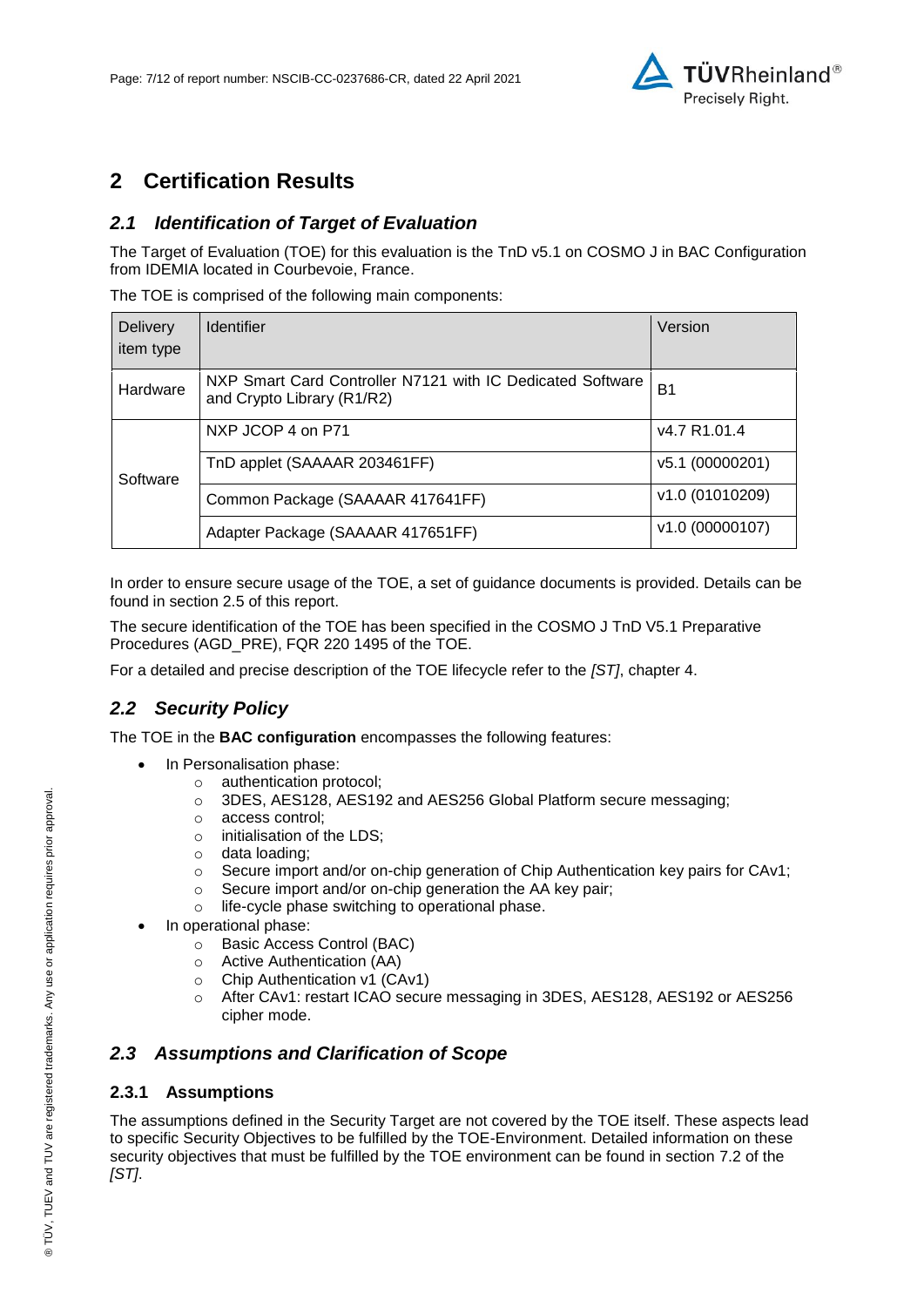

## **2.3.2 Clarification of scope**

The evaluation did not reveal any threats to the TOE that are not countered by the evaluated security functions of the product.

Note that the ICAO MRTD infrastructure critically depends on the objectives for the environment to be met. These are not weaknesses of this particular TOE, but aspects of the ICAO MRTD infrastructure as a whole.

The environment in which the TOE is personalized must perform proper and safe personalization according to the guidance and referred ICAO guidelines.

The environment in which the TOE is used must ensure that the inspection system protects the confidentiality and integrity of the data send and read from the TOE.

## *2.4 Architectural Information*

The TOE is a composite product that consist of an IDEMIA applet named TnD v5.1 and its supporting "Common" and "Adapter" packages on top of the NXP JCOP 4 P71 contact and/or contactless chip Platform.

The TOE is a bare microchip with its external interfaces for communication. The physical medium on which the microchip is mounted is not part of the target of evaluation because it does not alter nor modify any security functions of the TOE.

The TOE may be used on several form factors (like Chip module, Chip modules on a reel, Chip modules embedded in ID3 passport booklets, Chip modules embedded in ID1 cards or ID3 holder pages, Chip modules embedded in antenna inlays, Passport booklet).

The logical architecture, originating from the Security Target [ST] of the TOE can be depicted as follows:



*Logical architecture of the TOE* 

The TOE is an electronic travel document representing a contactless/contact based smart card or passport programmed according to Logical data structure (LDS). Electronic Passport is specified in *[ICAO-9303]*, additionally providing the Chip Authentication v1 (CAv1) and Active Authentication according to *[ICAO-9303].*

The TOE may also be used as an ISO driving license, compliant to ISO/IEC 18013 or ISO/IEC TR 19446.

## *2.5 Documentation*

The following documentation is provided with the product by the developer to the customer: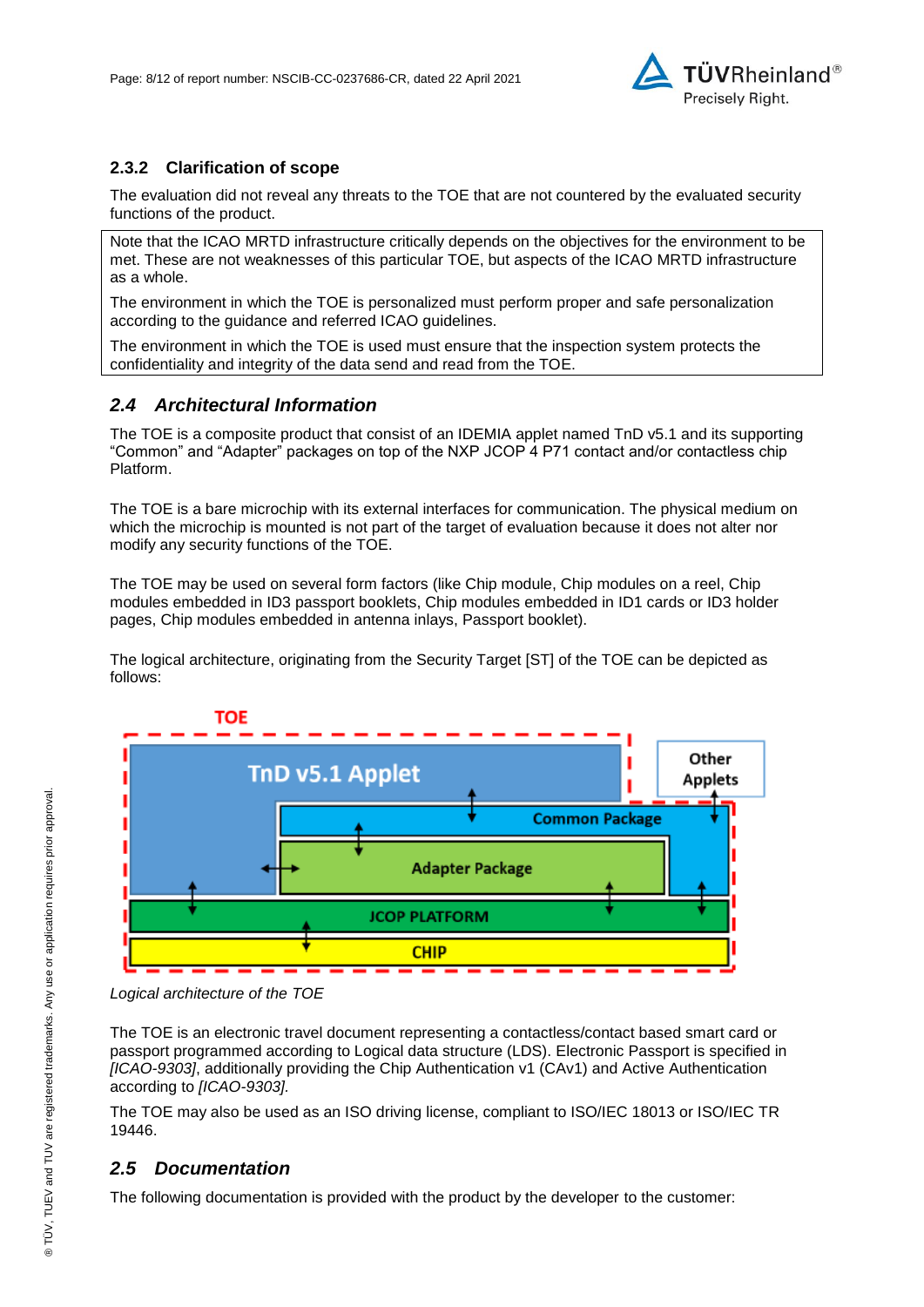

| <b>Identifier</b>                                                      | Version  |
|------------------------------------------------------------------------|----------|
| COSMO J TnD V5.1 Preparative Procedures (AGD_PRE), FQR 220 1495        | Ed 10    |
| COSMO J TnD V5.1 Operational User Ed5 Guidance (AGD OPE), FQR 220 1496 | Ed 5     |
| JCOP 4 P71 User manual for JCOP 4 P71, DocNo 469537                    | Rev. 3.7 |

## *2.6 IT Product Testing*

Testing (depth, coverage, functional tests, independent testing): The evaluators examined the developer's testing activities documentation and verified that the developer has met their testing responsibilities.

#### **2.6.1 Testing approach and depth**

The developer has performed extensive testing on functional specification, subsystem and SFRenforcing module level. The developer has tested the TOE both using a standardised accreditation test suite and a proprietary test suite for CC to ensure that all SFRs in the Security Target are tested. By performing an extensive requirements analysis and testing accordingly, the developer ensured that the required depth and coverage of testing is achieved.

For the testing performed by the evaluators, the sample of repeated developer tests was selected to get a coverage of all the features while ensuring to cover all product configurations, i.e., including CA, AA, and BAC. Additionally, this sample allows the evaluator to observe different cryptographic algorithms including RSA, ECDSA, and ECDH. Finally, the sample includes a range of different important (internal) applet security features, such as certificate chaining, the state machine, access control of the file system, slow down, verification failure, and certificate attribute checking, covering both the personalization as well as the operational phase. The repetition was performed through witnessing of developer testing.

The developer test strategy already included a high depth of testing. The evaluator-defined tests focussed on the verification of specific countermeasures and on passport traceability in addition to a verification of the preparatory guidance.

### **2.6.2 Independent Penetration Testing**

The methodical analysis performed was conducted along the following steps:

- When evaluating the evidence in the classes ASE, ADV and AGD the evaluator considered whether potential vulnerabilities can already be identified due to the TOE type and/or specified behaviour in such an early stage of the evaluation.
- For ADV IMP a thorough implementation representation review was performed on the TOE. During this attack-oriented analysis, the protection of the TOE was analysed using the knowledge gained from all previous evaluation classes. This resulted in the identification of (additional) potential vulnerabilities. This analysis was performed according to the attack methods in *[JIL-AAPS]*. An important source for assurance in this step was the technical report *[PF-ETRfC]* of the underlying platform.
- All potential vulnerabilities were analysed using the knowledge gained from all evaluation classes and information from the public domain. A judgment was made on how to assure that these potential vulnerabilities are not exploitable. The potential vulnerabilities were addressed by penetration testing, a guidance update or in other ways that were deemed appropriate.

For the BAC TOE, no penetration tests were defined. There is no exploitable potential vulnerability that is commensurate with the AVA\_VAN.3 attack potential.

### **2.6.3 Test Configuration**

The configuration of the sample was the same as described in the ST.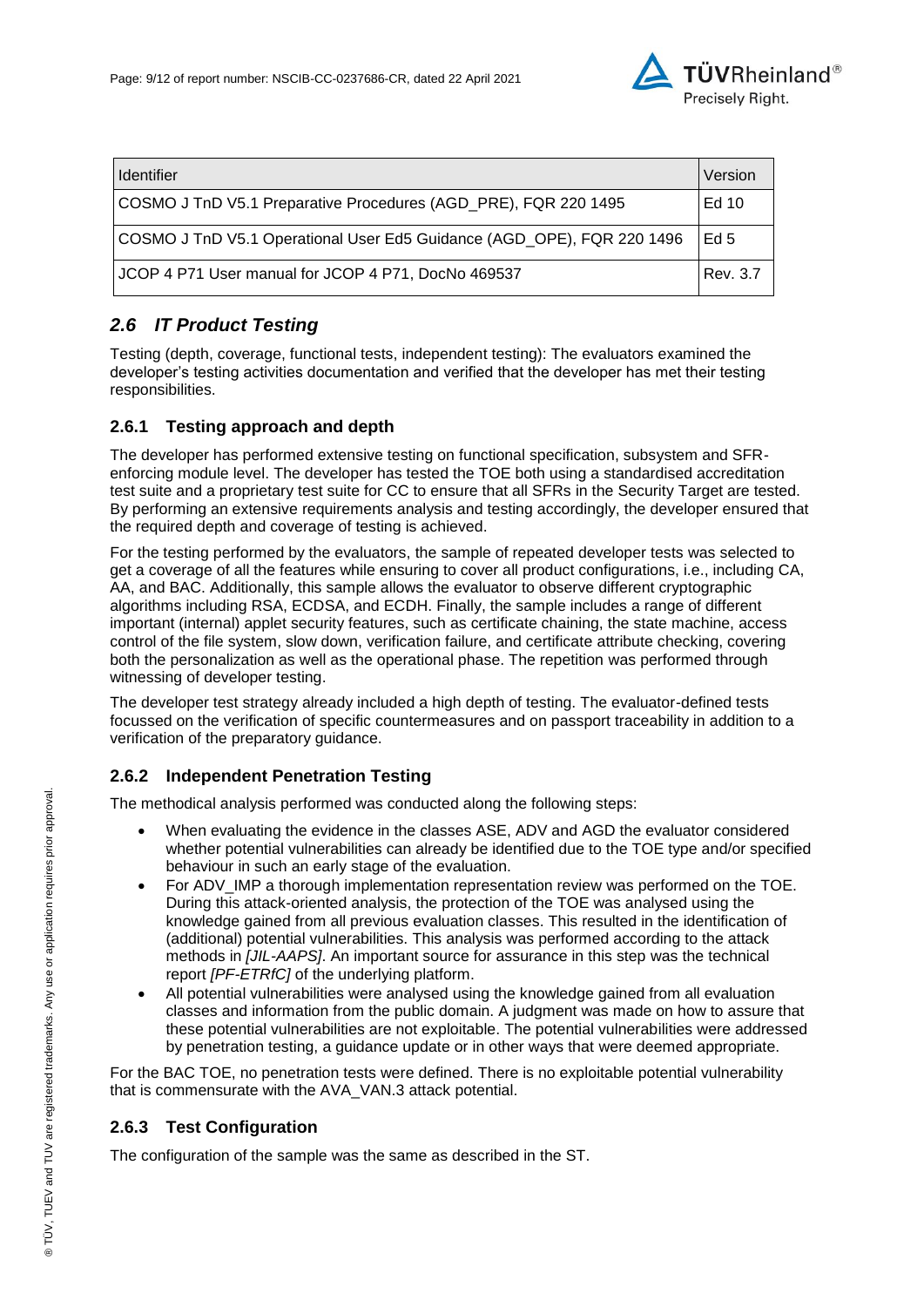

#### **2.6.4 Testing Results**

The testing activities, including configurations, procedures, test cases, expected results and observed results are summarised in the *[ETR]*, with references to the documents containing the full details.

The developer's tests and the independent functional tests produced the expected results, giving assurance that the TOE behaves as specified in its *[ST]* and functional specification.

No exploitable vulnerabilities were found.

The algorithmic security level of cryptographic functionality has not been rated in this certification process, but the current consensus on the algorithmic security level in the open domain, i.e. from the current best cryptanalytic attacks published, has been taken into account.

The TOE supports a wider range of key sizes (see *[ST]*), including those with sufficient algorithmic security for enhanced-basic attack potential (AVA\_VAN.3).

#### *2.7 Re-used evaluation results*

There has been extensive re-use of the ALC aspects for the sites involved in the development and production of the TOE, by use of 10 Site Technical Audit Re-use report approaches.

No sites have been visited as part of this evaluation.

#### *2.8 Evaluated Configuration*

The TOE is defined uniquely by its name and version number [TnD v5.1 on COSMO J in BAC](#page-0-2)  [Configuration.](#page-0-2)

#### *2.9 Results of the Evaluation*

The evaluation lab documented their evaluation results in the *[ETR]*, which references an ASE Intermediate Report and other evaluator documents, and Site Technical Audit Reports for the sites *[STAR]<sup>2</sup>* .

The verdict of each claimed assurance requirement is "**Pass**".

Based on the above evaluation results the evaluation lab concluded the [TnD v5.1 on COSMO J in](#page-0-2)  [BAC Configuration,](#page-0-2) to be **CC Part 2 extended, CC Part 3 conformant** and to meet the requirements of **EAL [4](#page-4-0) augmented with ALC\_DVS.2, ADV\_FSP.5, ADV\_INT.2, ADV\_TDS.4, ALC\_CMS.5,**  ALC TAT.2 and ATE DPT.3. This implies that the product satisfies the security requirements specified in Security Target *[ST]*.

The Security Target claims 'strict' conformance to the Protection Profile *[PP0055]*.

#### *2.10 Comments/Recommendations*

The user guidance as outlined in section 2.5 contains necessary information about the usage of the TOE.

In addition all aspects of assumptions, threats and policies as outlined in the Security Target not covered by the TOE itself need to be fulfilled by the operational environment of the TOE.

The customer or user of the product shall consider the results of the certification within his system risk management process. In order for the evolution of attack methods and techniques to be covered, he should define the period of time until a re-assessment for the TOE is required and thus requested from the sponsor of the certificate.

The strength of the cryptographic algorithms and protocols was not rated in the course of this evaluation. This specifically applies to the following proprietary or non-standard algorithms, protocols and implementations: none.

l

 $2$  The Site Technical Audit Report contains information necessary to an evaluation lab and certification body for the reuse of the site audit report in a TOE evaluation.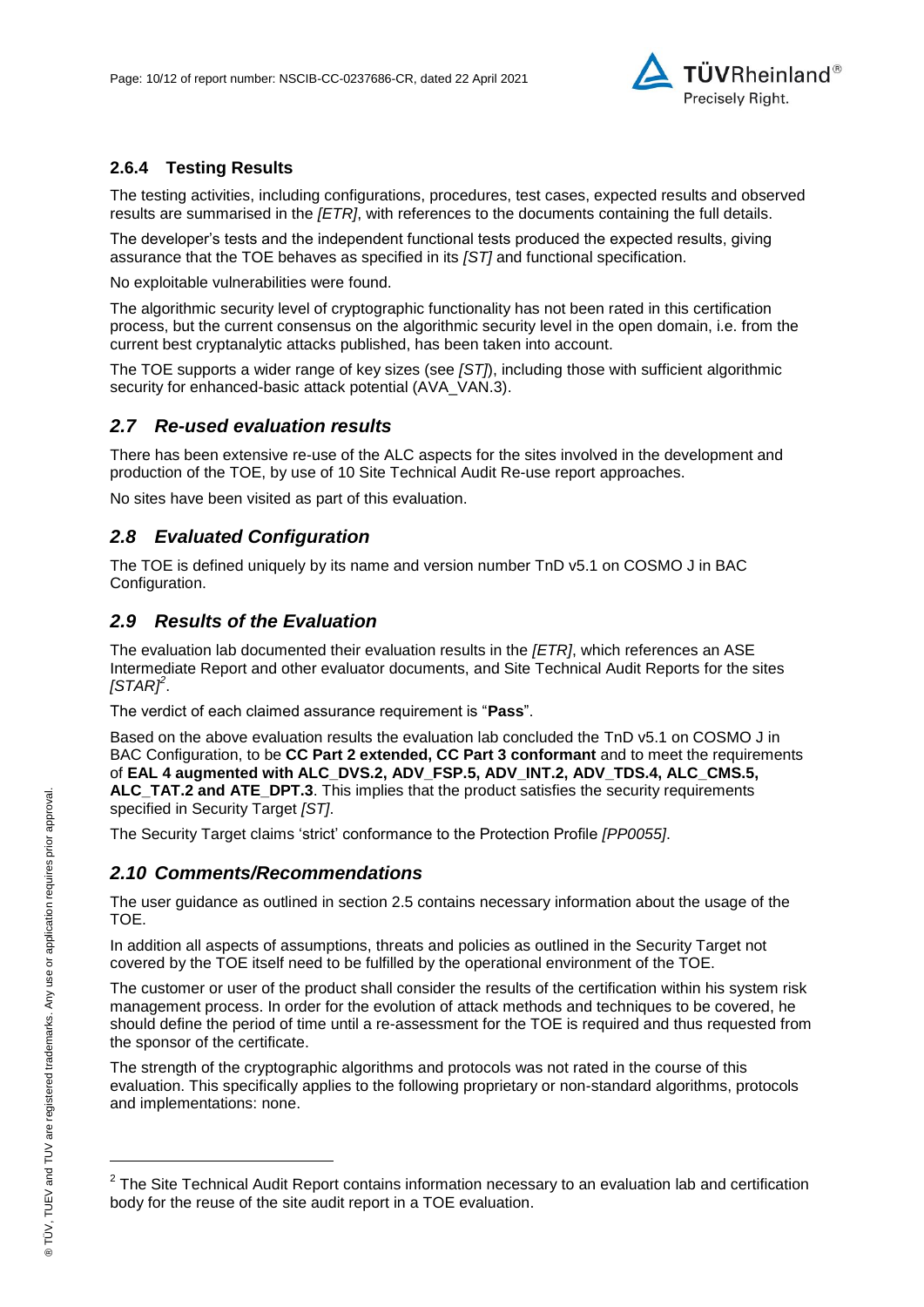

# **3 Security Target**

The Security Target TnD v5.1 on JCOP [\(BAC Configuration\), FQR 220 1511,](#page-11-0) Ed 7, 19 March 2021 *[ST]* is included here by reference.

Please note that for the need of publication a public version *[ST-lite]* has been created and verified according to *[ST-SAN]*.

## **4 Definitions**

This list of Acronyms and the glossary of terms contains elements that are not already defined by the CC or CEM:

| <b>Active Authentication</b>                                    |
|-----------------------------------------------------------------|
| <b>Basic Access Control</b>                                     |
| <b>Chip Authentication</b>                                      |
| Chip Authentication Mapping                                     |
| <b>Extended Access Control</b>                                  |
| Elliptic Curve Diffie-Hellman algorithm                         |
| Elliptic Curve Digital Signature Algorithm                      |
| electronic MRTD                                                 |
| <b>Integrated Circuit</b>                                       |
| International Civil Aviation Organization                       |
| Information Technology                                          |
| <b>IT Security Evaluation Facility</b>                          |
| Joint Interpretation Library                                    |
| Joint Interpretation Library                                    |
| Logical Data Structure                                          |
| Message Authentication Code                                     |
| Machine Readable Travel Document                                |
| Netherlands Scheme for Certification in the area of IT security |
| Password Authenticated Connection Establishment                 |
| <b>Protection Profile</b>                                       |
| <b>Target of Evaluation</b>                                     |
|                                                                 |